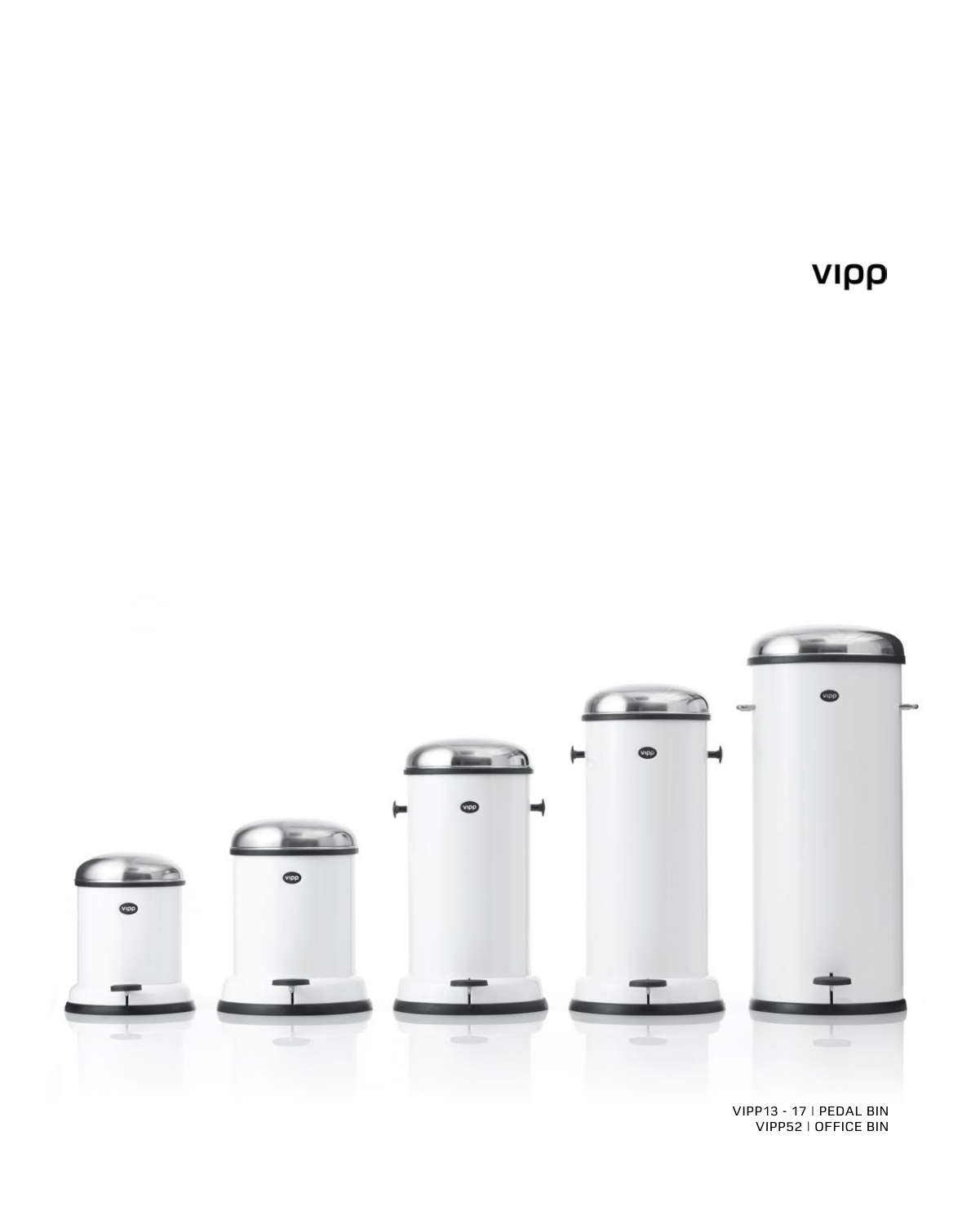We are tool builders. Just like Holger Nielsen who made the first Vipp pedal bin for his wife's hairdressing salon in 1939.

More than 75 years of experience with steel manufacturing form the foundation of every new Vipp tool, and like all Vipp products, a Vipp bin is made to last for at least as long as the original Vipp pedal bin; timeless in its aesthetics, impeccable in its function and valued for the joy inherent in its daily use.

Since 1939, the one Vipp pedal bin has grown into a family of bins – even a miniature.



Vipp15 – ears on the side of the pedal bin makes it easy to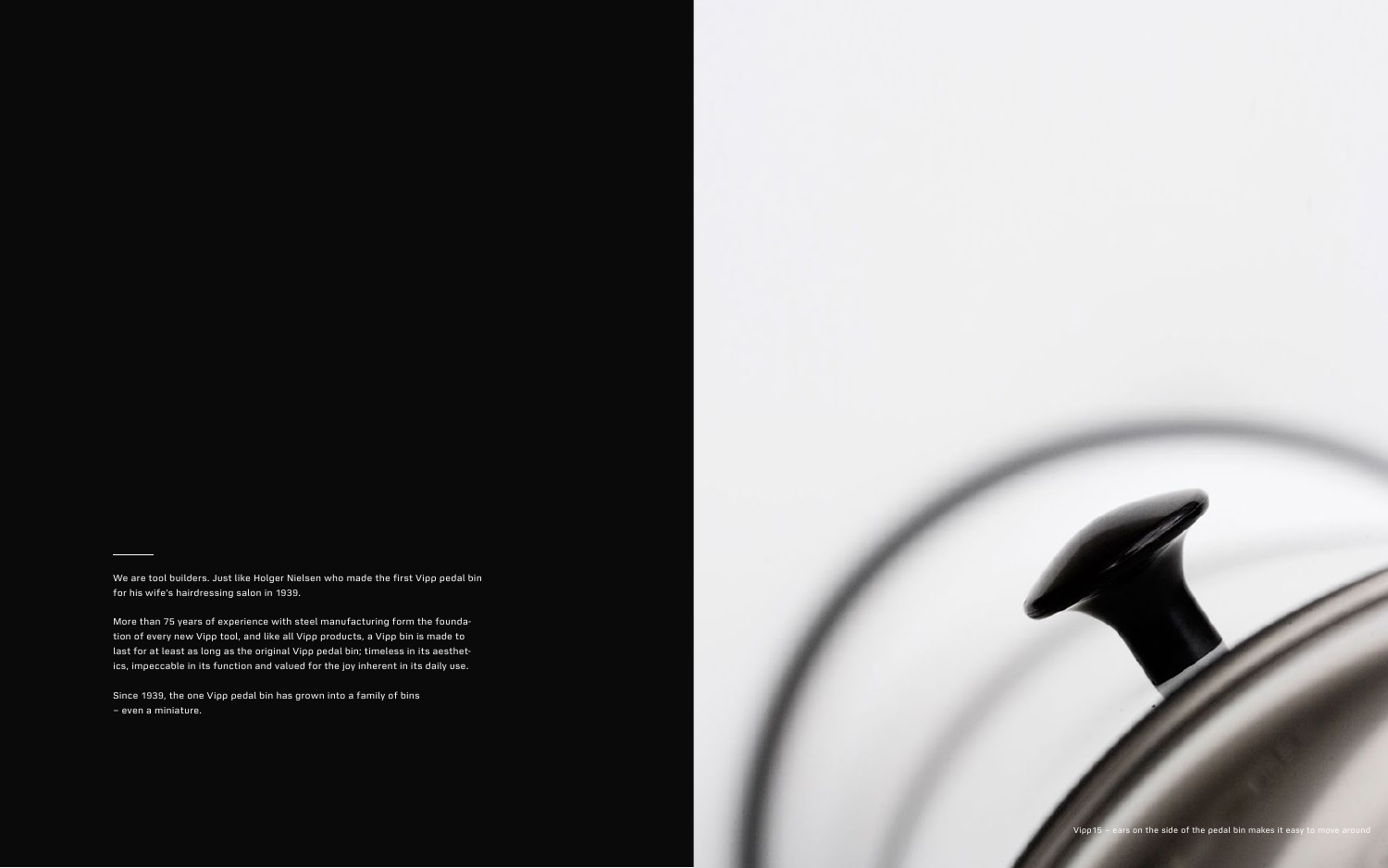*'Holger', said Marie 'I need a waste bin for my salon. Can you make me one?'*



### **IT BEGAN WITH A BIN**  FOR MARIE

New and old bin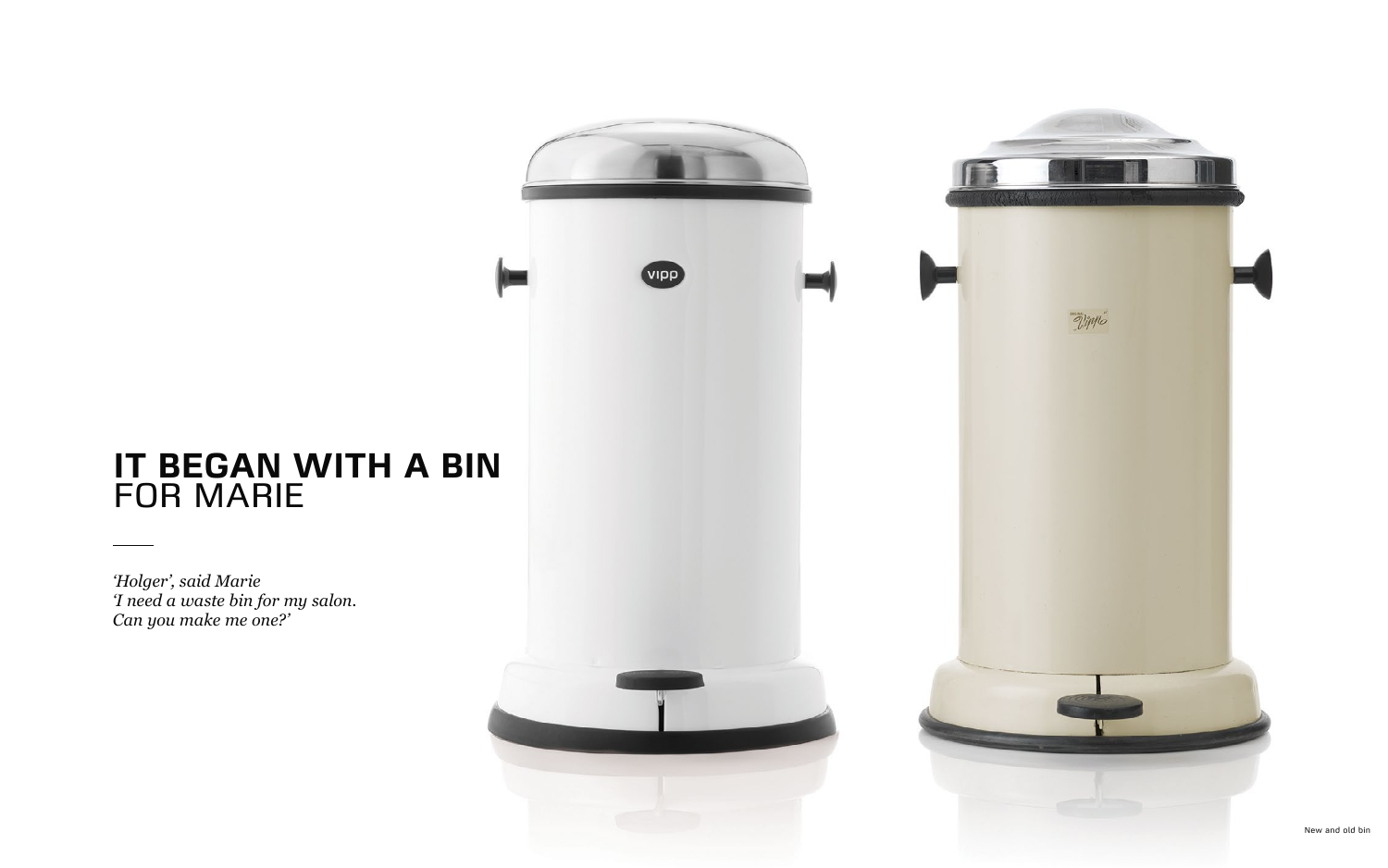Designed in 1939 by Holger Nielsen for his young wife Marie, the original Vipp pedal bin is now available in six sizes – including a miniature in scale 1:5.

#### **VIPP MINIATURE BIN**

| <b>Materials</b> | Powder-coated steel<br>Stainless steel<br>Rubber              |  |
|------------------|---------------------------------------------------------------|--|
| Dimensions       | 10.4 (H) $\times$ 6 (Ø) cm<br>(diameter measured by the foot) |  |
| Colours          | Black, white                                                  |  |

#### **VIPP13 PEDAL BIN**

| Materials  | Powder-coated steel<br>Stainless steel<br>Rubber             |         |
|------------|--------------------------------------------------------------|---------|
| Dimensions | 60 (H) $\times$ 25 (Ø) cm<br>(diameter measured by the foot) | $\circ$ |
| Volume     | 4 liter                                                      |         |
| Colours    | Black, white                                                 |         |

#### **VIPP14 PEDAL BIN**

| <b>Materials</b>  | Powder-coated steel<br>Stainless steel<br>Rubber      | ⌒ |
|-------------------|-------------------------------------------------------|---|
| <b>Dimensions</b> | 37 (H) x 30 (Ø) cm<br>(diameter measured by the foot) |   |
| Volume            | 8 liter                                               |   |
| Colours           | Black, white                                          |   |

## **A FAMILY OF BINS**  FROM MINIATURE TO 35 LITER

#### **VIPP15 PEDAL BIN**

| Materials  | Powder-coated steel<br>Stainless steel<br>Rubber      |
|------------|-------------------------------------------------------|
| Dimensions | 52 (H) x 30 (Ø) cm<br>(diameter measured by the foot) |
| Volume     | 14 liter                                              |
| Colours    | Black, white                                          |

#### **VIPP16 PEDAL BIN**

| Materials  | Powder-coated steel<br>Stainless steel<br>Rubber      |
|------------|-------------------------------------------------------|
| Dimensions | 62 (H) x 30 (Ø) cm<br>(diameter measured by the foot) |
| Volume     | 18 liter                                              |
| Colours    | Black, white                                          |

#### **VIPP17 PEDAL BIN**

| Materials  | Powder-coated steel<br>Stainless steel<br>Rubber      |
|------------|-------------------------------------------------------|
| Dimensions | 72 (H) x 30 (Ø) cm<br>(diameter measured by the foot) |
| Volume     | 30 liter                                              |
| Colours    | Black, white                                          |

#### **VIPP52 OFFICE BIN**

| Materials  | Powder-coated steel<br>Stainless steel<br>Rubber      |
|------------|-------------------------------------------------------|
| Dimensions | 60 (H) x 30 (Ø) cm<br>(diameter measured by the foot) |
| Volume     | 35 liter                                              |
| Colours    | Black                                                 |







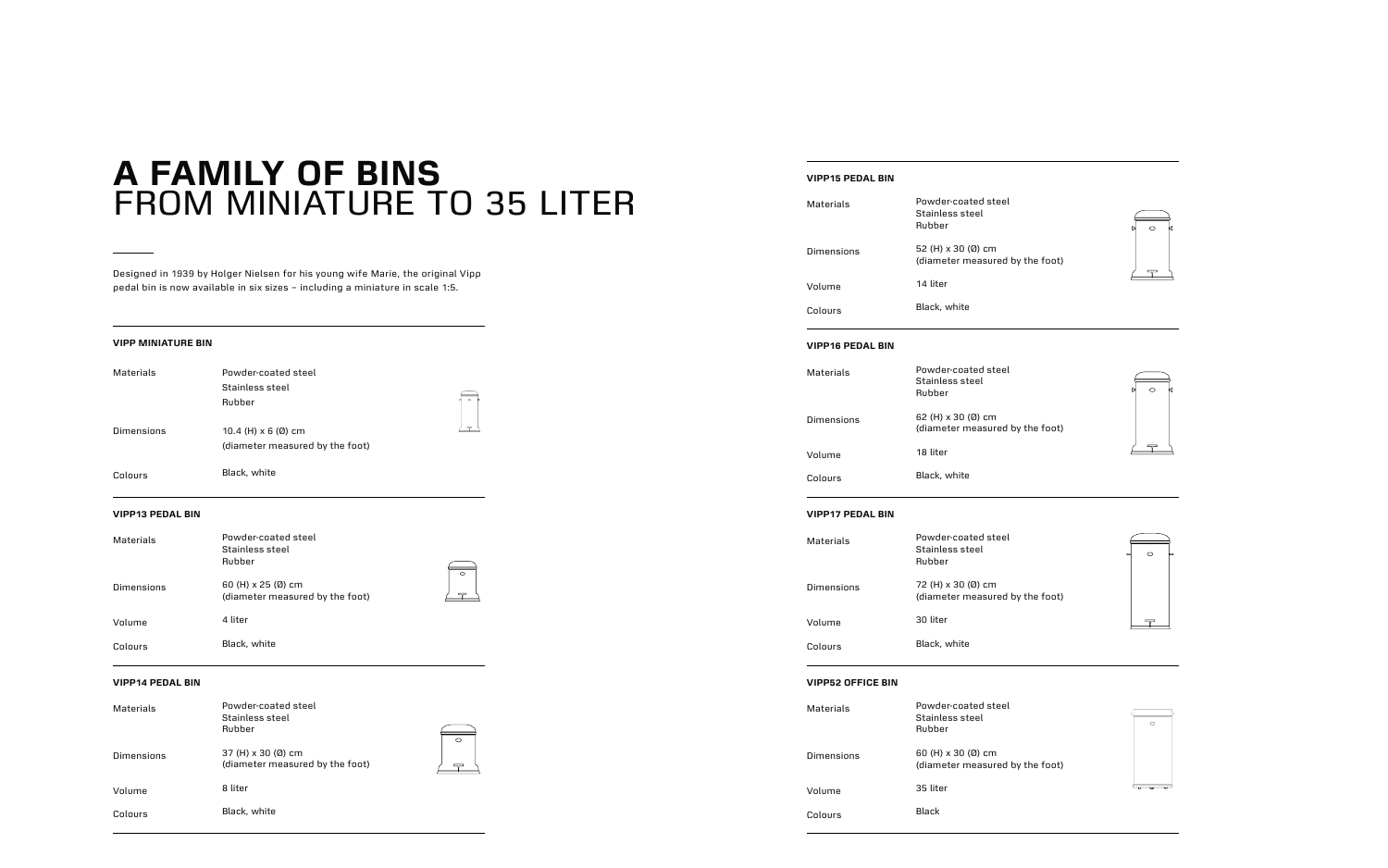

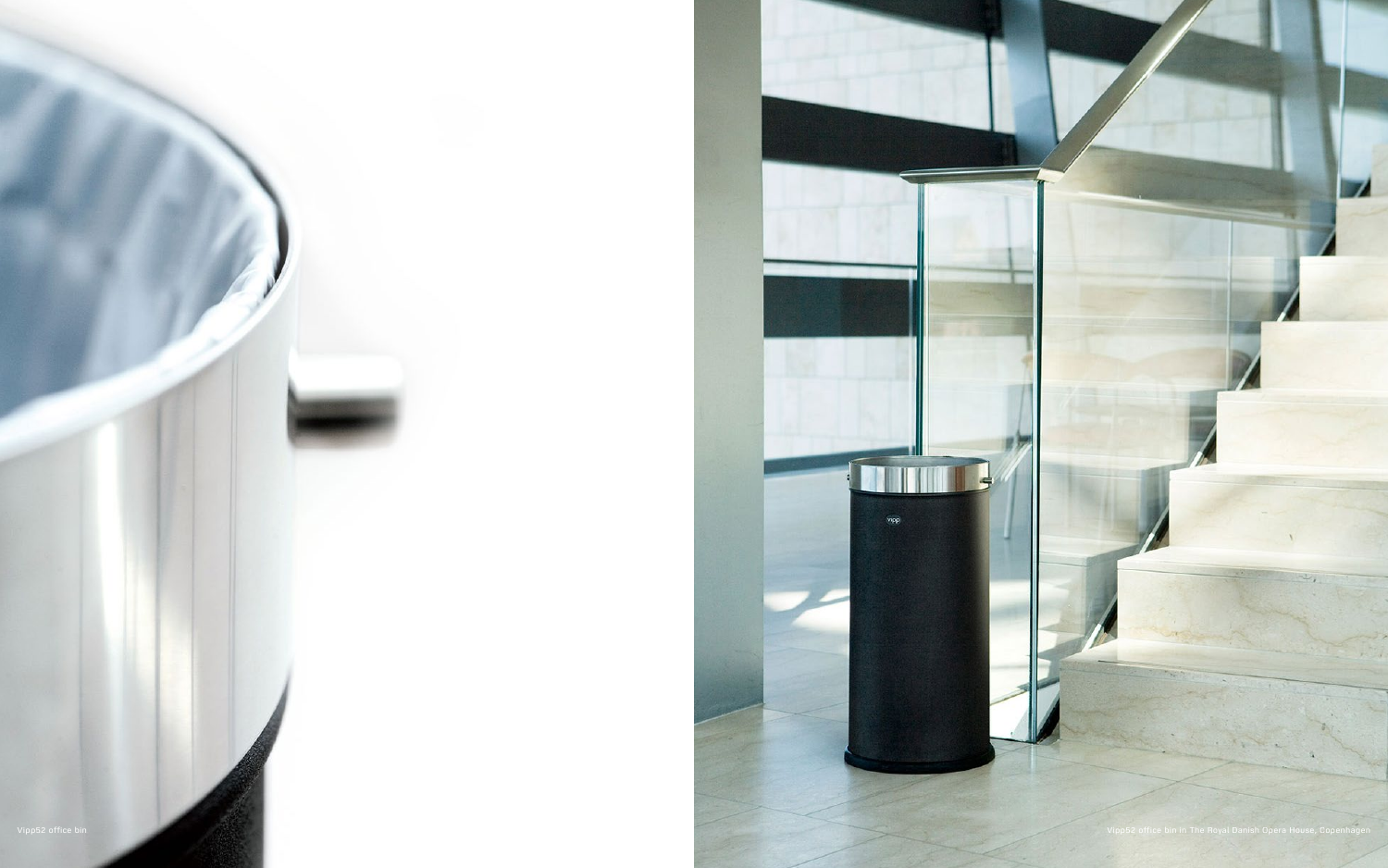#### CARE INSTRUCTIONS FOR POWDER-COATED SURFACES

Keep powder-coated surfaces clean and dry. Use a lint-free cleaning cloth or a soft brush with warm water and a mild detergent for cleaning. This applies to both smooth and rough surfaces. For a more thorough cleaning of your bin, re move all rubber parts and re-mount them when the bin has dried off completely.

#### Tips for stains

- Grease stains: Use alcohol or glass cleaner to remove grease stains. Then follow the guide for maintenance above.
- Lime stains on the black (rough) surface: Use a mild descaler suitable for painted surfaces. Use a lint-free cleaning cloth. Rinse with clean water and finally wipe with a dry cloth.

#### CARE INSTRUCTIONS FOR STAINLESS STEEL SURFACES

Keep stainless steel surfaces clean and dry. Stainless steel may be permanently stained if water/fat/cleaning products are not removed from the surface rel atively quickly. We recommend using a care product for stainless steel, glass cleaner or another non-abrasive and gentle cleaning agent for cleaning stainless steel surfaces. This will also make the surface water and dirt repellent. Use a damp, lint-free cleaning cloth for daily cleaning.

### **CARE INSTRUCTIONS**

Remember not to use chlorine/abrasive cleaners on stainless steel surfaces.

#### Tips for stains:

- Grease stains: Use alcohol or glass cleaner to remove grease stains. Then follow the guide for maintenance above.
- Lime stains and discolouration: Lime stains on stainless steel can be removed with warm soapy water, a soft sponge and a lot of elbow grease. It is important only to use a soft sponge, or else you may damage the brushed structure of the steel surface.
- Stubborn stains and rust: Stubborn stains and rust may be removed by careful cleaning with a light-abrasive cleaner suitable for stainless steel. Cleaning must follow the structure of the polished surface. Please note that this process may change the original polishing of the surface.

CARE INSTRUCTIONS FOR RUBBER PARTS Clean the rubber parts of the bin with a moist cloth.

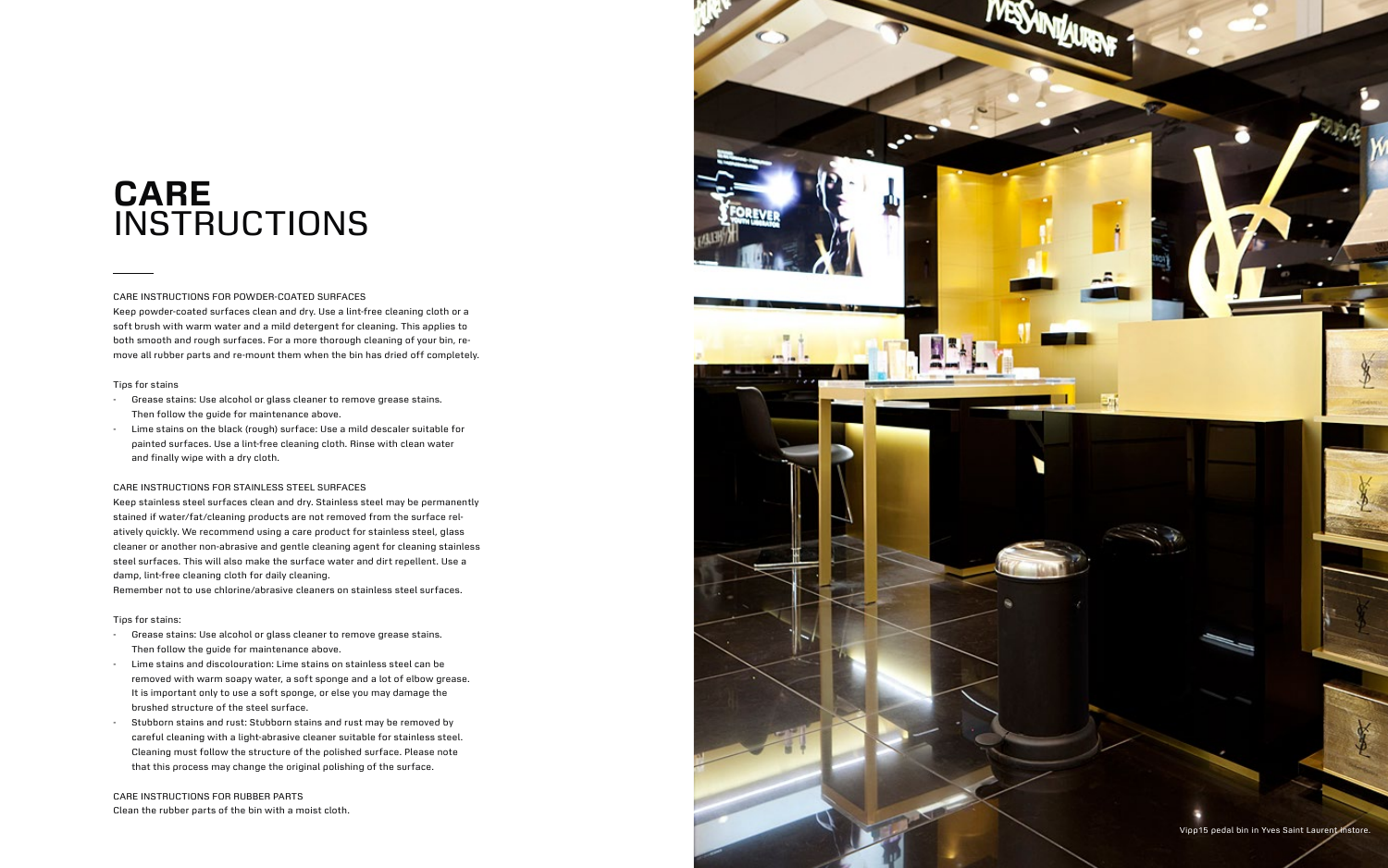

Extended 10-year warranty for Vipp bins. The extended warranty applies to bins purchased in 2008 or later. A two-year warranty applies to bins purchased before 2008.

The warranty presupposes rightful use as described in Vipp's care instructions with reservations for normal wear and tear.

For questions regarding the warranty on your Vipp product, please contact Vipp Customer Service

Europe info@vipp.com +45 4588 8800 US vippusa@vipp.com +1 (917) 580 2148

# **WARRANTY**